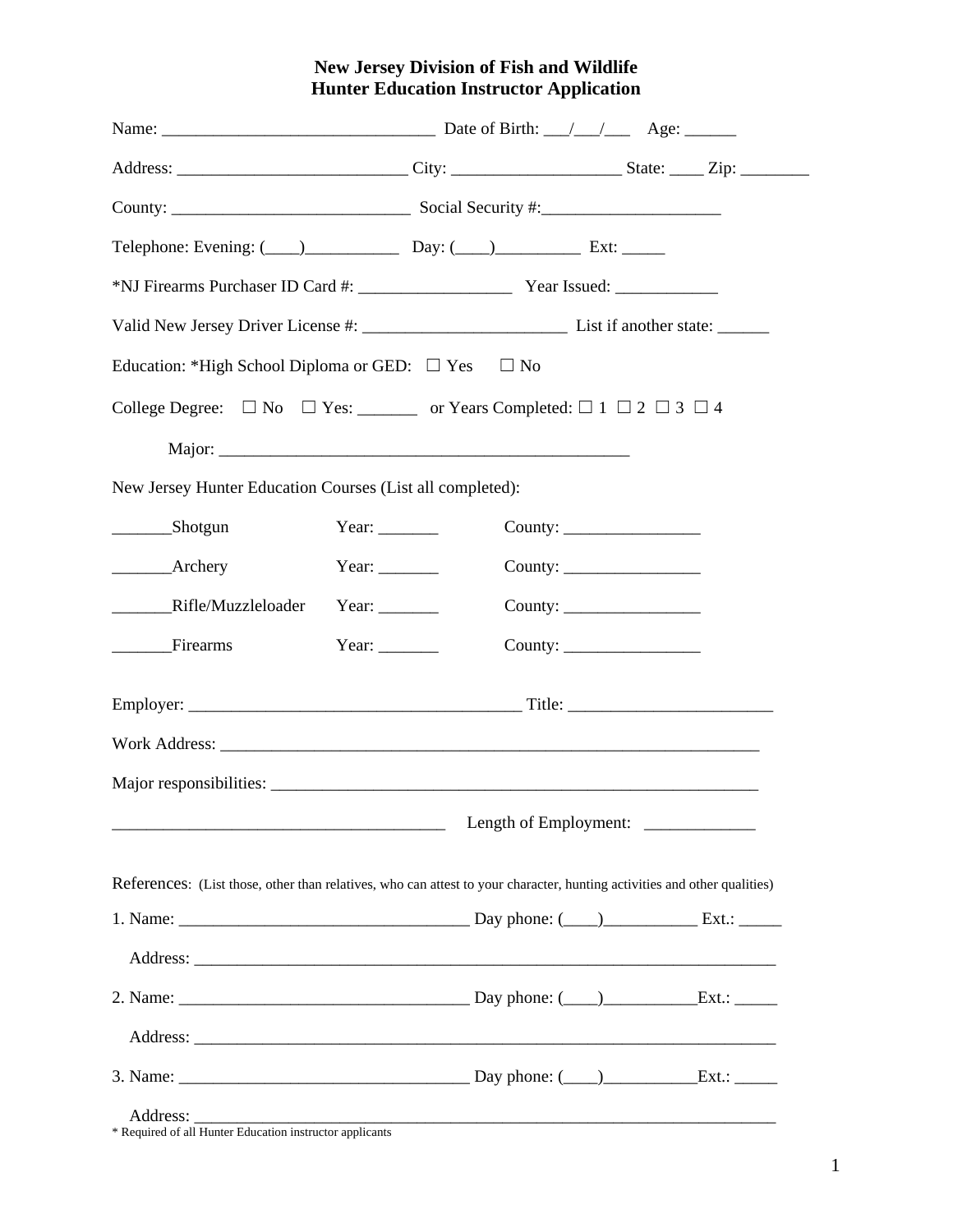## **Hunter Education Instructor Application** (page 2)

Select the Hunter Education course(s) that you would like to teach.

☐Firearms ☐ Archery ☐ Trapper Education

List any license, certification, registration, special training or skill that you possess which may be useful when teaching Hunter Education courses. Include such items as First Aid, CPR; list expiration dates if applicable:

\_\_\_\_\_\_\_\_\_\_\_\_\_\_\_\_\_\_\_\_\_\_\_\_\_\_\_\_\_\_\_\_\_\_\_\_\_\_\_\_\_\_\_\_\_\_\_\_\_\_\_\_\_\_\_\_\_\_\_\_\_\_\_\_\_\_\_\_\_\_\_\_\_\_\_\_\_\_

\_\_\_\_\_\_\_\_\_\_\_\_\_\_\_\_\_\_\_\_\_\_\_\_\_\_\_\_\_\_\_\_\_\_\_\_\_\_\_\_\_\_\_\_\_\_\_\_\_\_\_\_\_\_\_\_\_\_\_\_\_\_\_\_\_\_\_\_\_\_\_\_\_\_\_\_\_\_

\_\_\_\_\_\_\_\_\_\_\_\_\_\_\_\_\_\_\_\_\_\_\_\_\_\_\_\_\_\_\_\_\_\_\_\_\_\_\_\_\_\_\_\_\_\_\_\_\_\_\_\_\_\_\_\_\_\_\_\_\_\_\_\_\_\_\_\_\_\_\_\_\_\_\_\_\_

\_\_\_\_\_\_\_\_\_\_\_\_\_\_\_\_\_\_\_\_\_\_\_\_\_\_\_\_\_\_\_\_\_\_\_\_\_\_\_\_\_\_\_\_\_\_\_\_\_\_\_\_\_\_\_\_\_\_\_\_\_\_\_\_\_\_\_\_\_\_\_\_\_\_\_\_\_\_

\_\_\_\_\_\_\_\_\_\_\_\_\_\_\_\_\_\_\_\_\_\_\_\_\_\_\_\_\_\_\_\_\_\_\_\_\_\_\_\_\_\_\_\_\_\_\_\_\_\_\_\_\_\_\_\_\_\_\_\_\_\_\_\_\_\_\_\_\_\_\_\_\_\_\_\_\_\_

\_\_\_\_\_\_\_\_\_\_\_\_\_\_\_\_\_\_\_\_\_\_\_\_\_\_\_\_\_\_\_\_\_\_\_\_\_\_\_\_\_\_\_\_\_\_\_\_\_\_\_\_\_\_\_\_\_\_\_\_\_\_\_\_\_\_\_\_\_\_\_\_\_\_\_\_\_\_

\_\_\_\_\_\_\_\_\_\_\_\_\_\_\_\_\_\_\_\_\_\_\_\_\_\_\_\_\_\_\_\_\_\_\_\_\_\_\_\_\_\_\_\_\_\_\_\_\_\_\_\_\_\_\_\_\_\_\_\_\_\_\_\_\_\_\_\_\_\_\_\_\_\_\_\_\_\_

\_\_\_\_\_\_\_\_\_\_\_\_\_\_\_\_\_\_\_\_\_\_\_\_\_\_\_\_\_\_\_\_\_\_\_\_\_\_\_\_\_\_\_\_\_\_\_\_\_\_\_\_\_\_\_\_\_\_\_\_\_\_\_\_\_\_\_\_\_\_\_\_\_\_\_\_\_\_

\_\_\_\_\_\_\_\_\_\_\_\_\_\_\_\_\_\_\_\_\_\_\_\_\_\_\_\_\_\_\_\_\_\_\_\_\_\_\_\_\_\_\_\_\_\_\_\_\_\_\_\_\_\_\_\_\_\_\_\_\_\_\_\_\_\_\_\_\_\_\_\_\_\_\_\_\_\_

\_\_\_\_\_\_\_\_\_\_\_\_\_\_\_\_\_\_\_\_\_\_\_\_\_\_\_\_\_\_\_\_\_\_\_\_\_\_\_\_\_\_\_\_\_\_\_\_\_\_\_\_\_\_\_\_\_\_\_\_\_\_\_\_\_\_\_\_\_\_\_\_\_\_\_\_\_\_

\_\_\_\_\_\_\_\_\_\_\_\_\_\_\_\_\_\_\_\_\_\_\_\_\_\_\_\_\_\_\_\_\_\_\_\_\_\_\_\_\_\_\_\_\_\_\_\_\_\_\_\_\_\_\_\_\_\_\_\_\_\_\_\_\_\_\_\_\_\_\_\_\_\_\_\_\_\_

What experience do you have that will be of value to the Hunter Education Program?

State your reasons for wanting to become a Hunter Education instructor:

Please check all of the sporting activities in which you are active:

| <b>Bow Hunting</b> | <b>Firearm Hunting</b>           | Fishing    | <b>Recreational Shooting</b> |
|--------------------|----------------------------------|------------|------------------------------|
| $\Box$ Deer        | Deer<br>$\overline{\phantom{a}}$ | Saltwater  | $\Box$ Trap or Skeet         |
| Small game<br>ப    | Small game                       | Freshwater | Sporting Clays<br>ப          |
| Turkey<br>ப        | Waterfowl                        | Bowfishing | $\Box$ Muzzleloader          |
| Bear               | Turkey                           |            | Modern Rifle                 |
|                    | Bear                             |            | Target archery               |